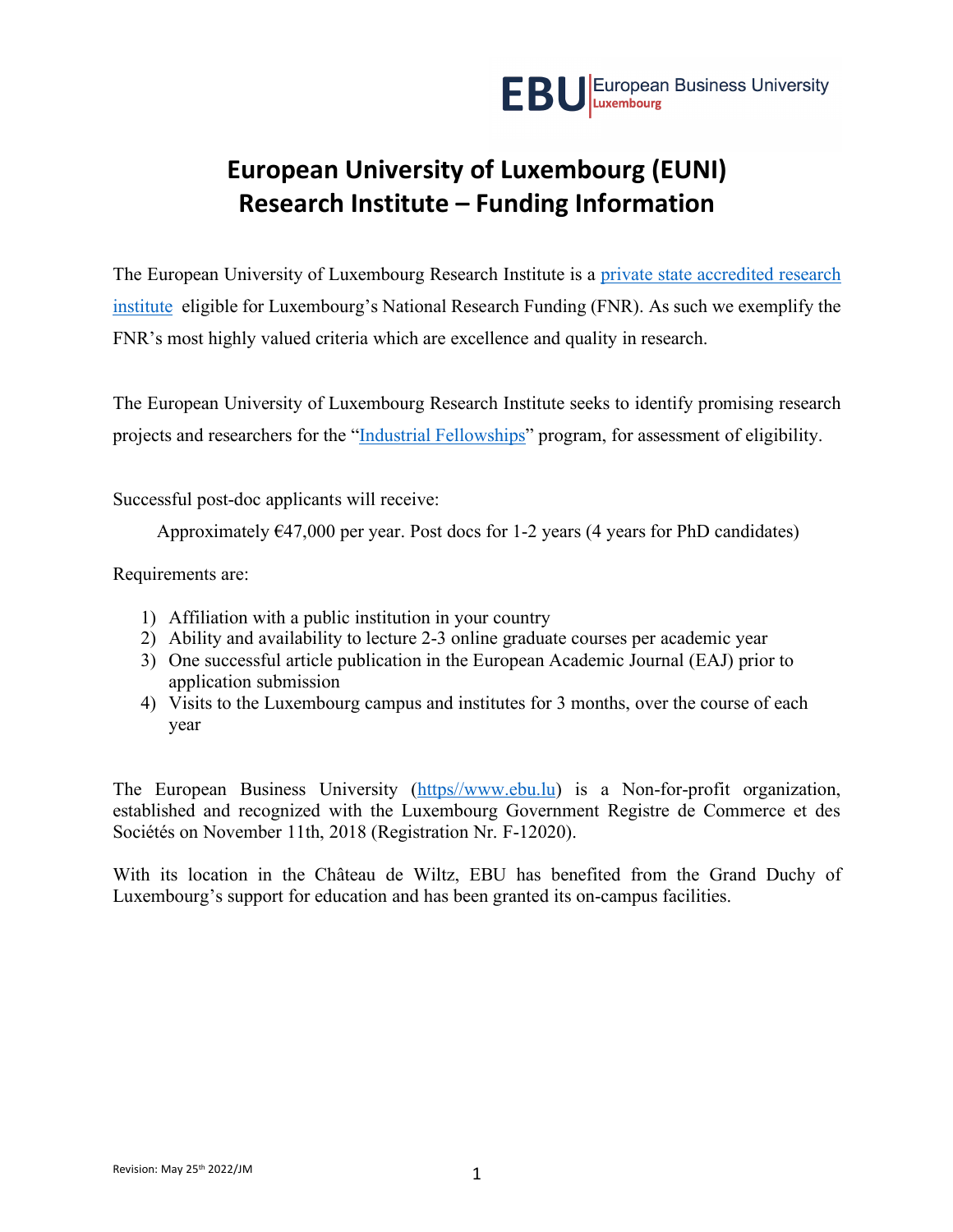



Luxembourg is not only a financial hub but a multicultural city and seat of many European institutions. Academics are engaged in a learning experience that not only includes different landscapes of the nature parks, medieval castles and numerous hiking or mountain biking trails throughout the region but especially direct access to European institutions established in Luxembourg such as Secretariat-General of the European Parliament, European Commission with administrative entities from 8 Directorates-General, Court of Justice of the European Union and Court of First Instance, European Court of Auditors, European Investment Bank and European Investment Fund, European Financial Stability Facility (EFSF), European Stability Mechanism (ESM) Eurostat, the statistical office of the European Union; Publications Office of the European Union, the official publisher of the European Union, Translation Centre for the Bodies of the European Union, Executive Agency for Health and Consumers (EAHC), Euratom Supply Agency.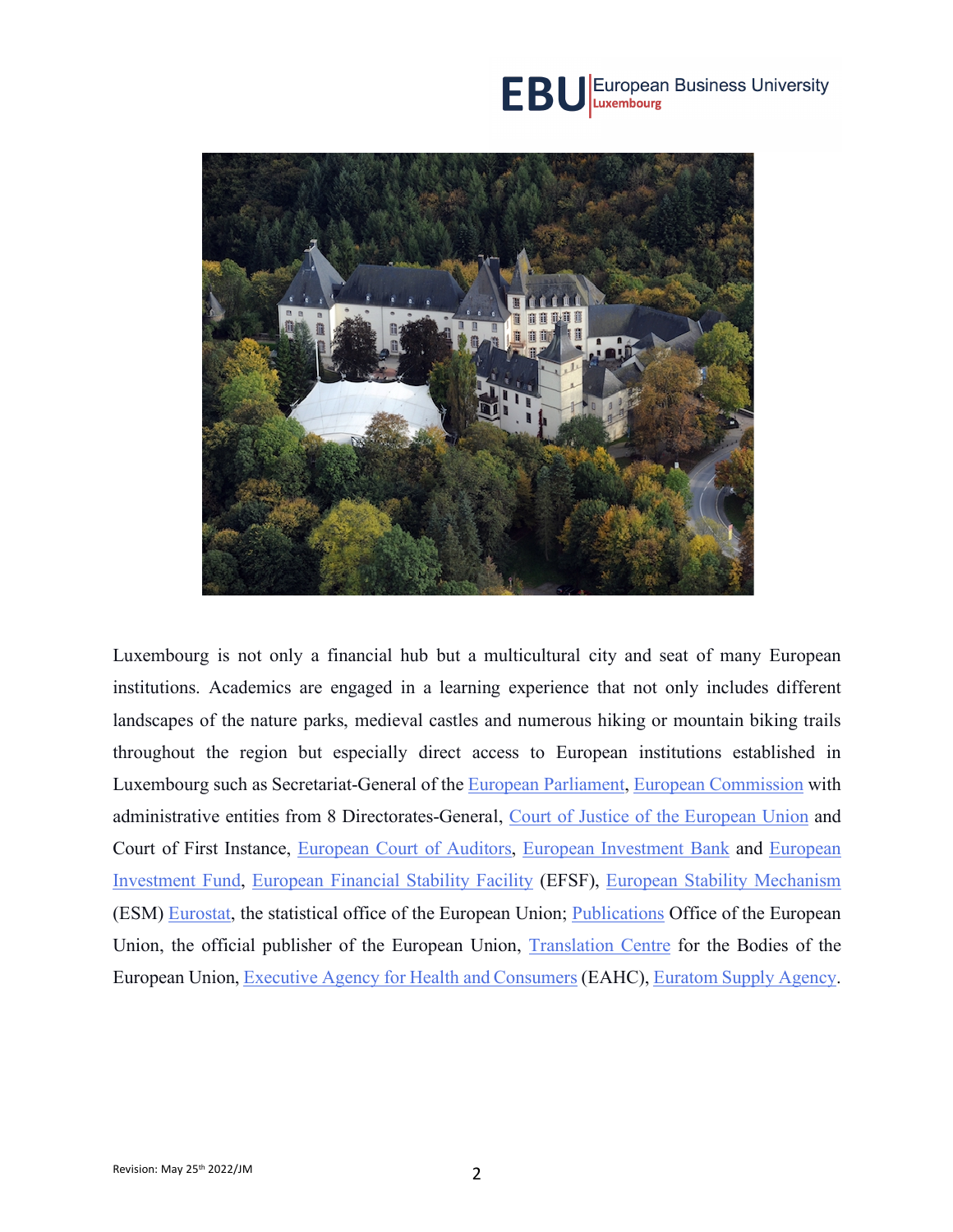

In the Private sector, Luxembourg is positioned as the most significant European centre for investment funds, the largest private banking centre in the Eurozone and the domicile of choice for reinsurance companies. It is the home of supranational institutions who have chosen Luxembourg as their European operational centre or have created their centre of excellence in fields such as investment funds, asset management, Private Equity, insurance and reinsurance.

#### EUNI Procedure for Application to FNR Funding

- 1) Submit and your application on the EUNI webpage and await confirmation of receipt and approval to apply directly to the FNR: https://euni.lu/euni-application/
- 2) Inform themselves fully on the process and direct all questions related to funding to the FNR as follows:

CONTACT

Dr Richard Nakath richard.nakath@fnr.lu +352 691 36 28 23

Dr Sakthivel Sundharam sakthivel.sundharam@fnr.lu +352 691 362 830

SUPPORT

Jill Mousel jill.mousel@fnr.lu

> 3) Upon confirmation from EUNI submit your application following FNR guidelines no later than 14:00 (CET) on the deadline: https://grants.fnr.lu/register/?return\_url=/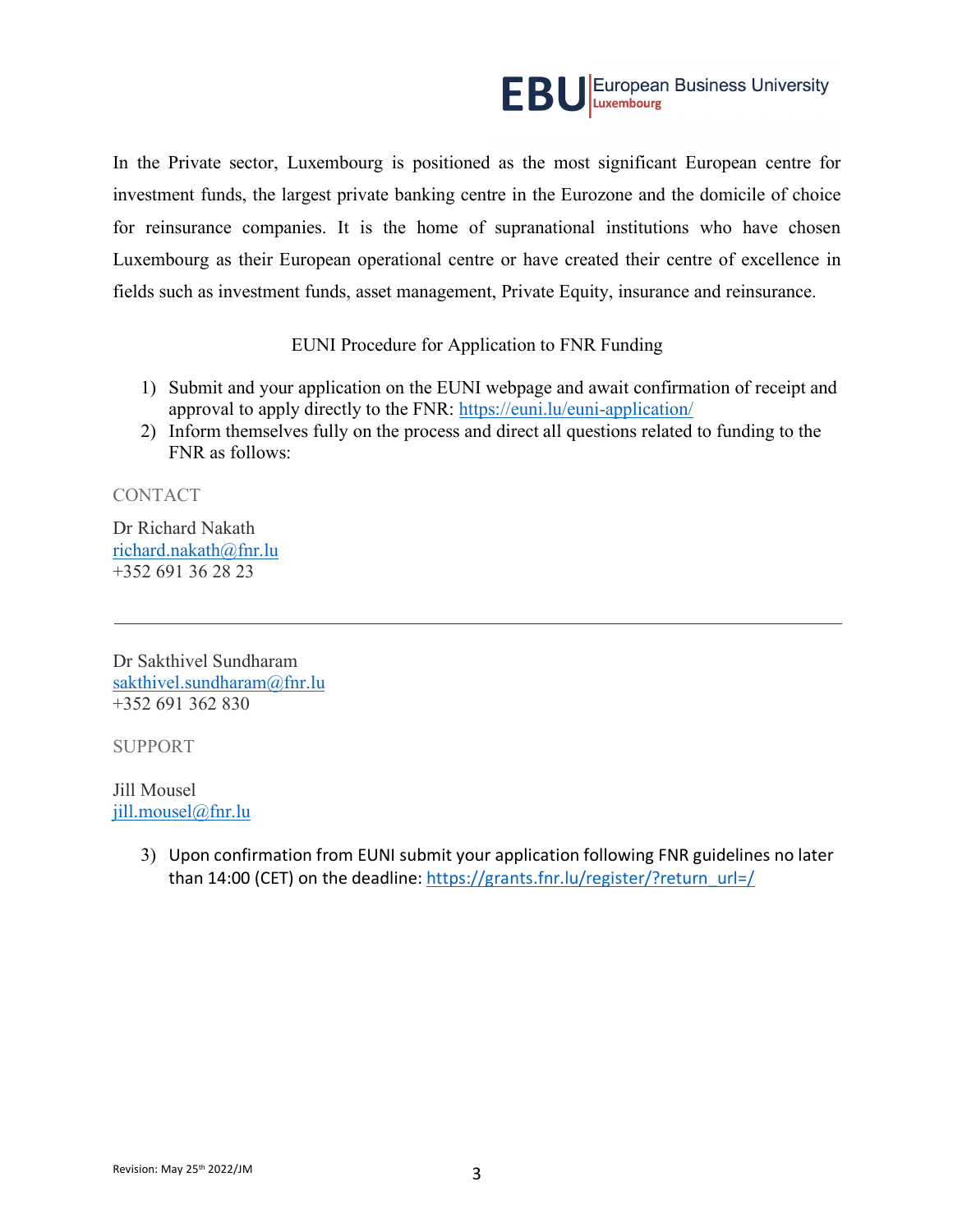

# **EBU Research strategy**

What is the EUNI institution's research strategy?

- A focused- rather than broad research strategy Building a niche as the institute is young and needs visibility in certain specific areas + Need for public funding
- Needs-based research: focus based on the **National Research and Innovation Strategy** (Luxembourg government) – Anchoring science in society (Societal relevance)
	- Diverse and sustainable knowledge society (2030) and secure digital society- Vision Luxembourg 2030- Artificial intelligence

Four interdisciplinary research priority areas to prepare Luxembourg for the future

- 1. Industrial and **service transformation**
- **2. 21st century education**
- 3. Personalized health care
- **4. Sustainable and responsible development**

## **Dissemination of research:**

- Peer-reviewed journal
- Scientific conference organizations
- Online events
- Research-based education
- Outreach activities to industry

### **Research priorities:**

- Research program in finance
	- 1. The impact of financial innovation (e.g., derivatives, financial technology and digital finance) on the banking, securities and investment fund industry;
	- 2. Blockchain and cryptocurrencies and its impact on traditional financial services and in particular financial markets infrastructures;
	- 3. Artificial intelligence and finance
	- 4. Law of digital finance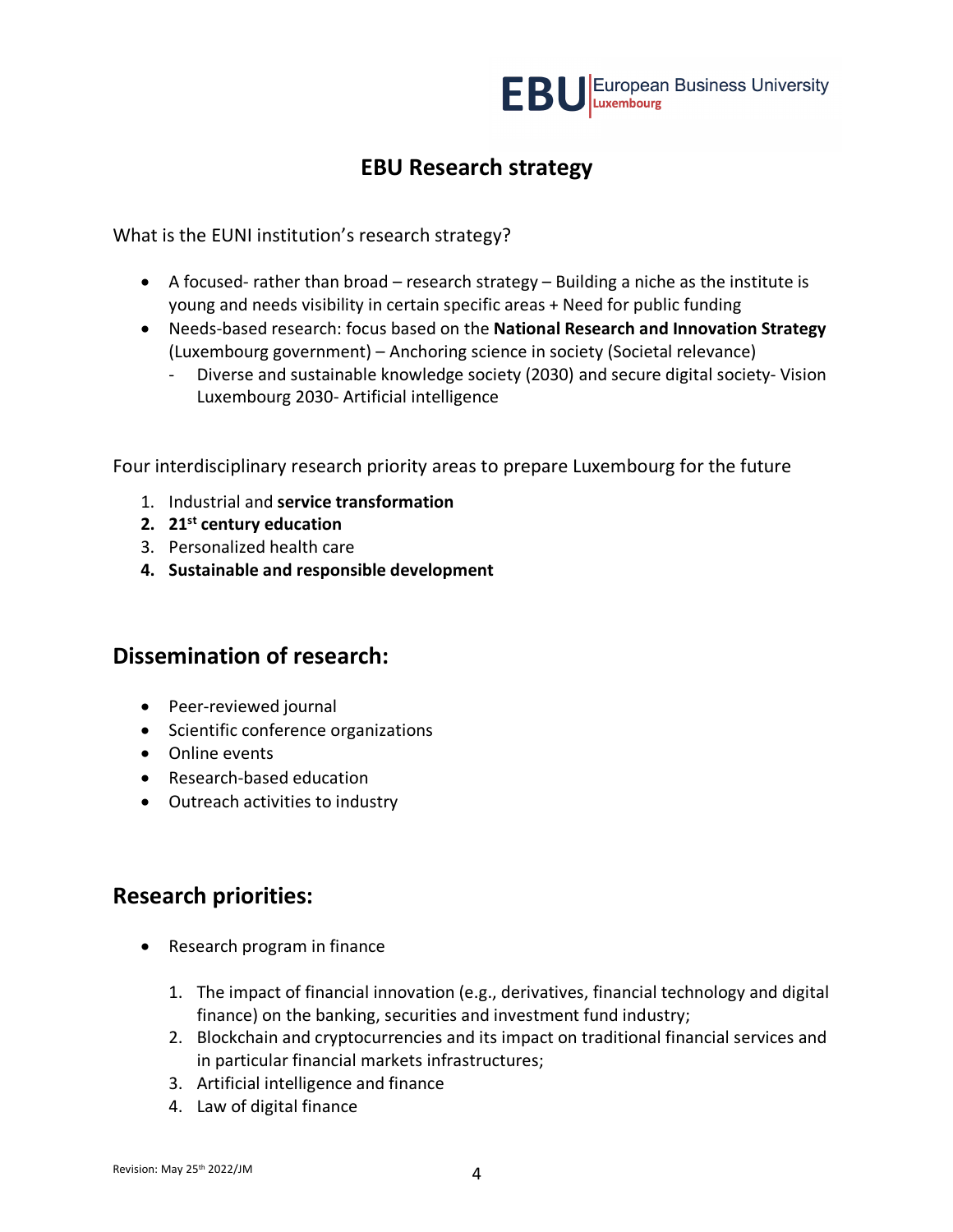

- Research program in entrepreneurship
	- 5. Research on theoretical, conceptual and practical foundations of entrepreneurship;
	- 6. Entrepreneurship in digital society
	- 7. Entrepreneurship in digital finance
	- 8. Identifying entrepreneurial opportunities;
	- 9. Scaling entrepreneurial finance: Early stage and late stage financing for start-ups;
	- 10. Creating entrepreneurial culture;
	- 11. Corporate governance in new start-ups/Ventures;
	- 12. Social entrepreneurship
	- 13. Comparative entrepreneurship (US and EU): e.g., Why so much entrepreneurship in the US and so little in the EU? What can the EU learn from the US?
	- 14. Financing entrepreneurship/entrepreneurial finance: Including sources of funding for entrepreneurs, such as Crowdfunding, initial coin offering (ICOs), accelerators and incubators, University-based seed funds, angel investors, venture capital funds, private equity, etc.;
- Innovation, technology and education

#### *Policy & system level*

- 15. ECOSYSTEMS: Development of edtech ecosystems, including national edtech agencies
- 16. MEDIA Digital media outreach and engagement in the education sector, including use of social media
- 17. POLICY: Edtech policy development
- 18. STI: Developing national capacities related to science, technology & innovation

#### *Infrastructure*

- 19. CLOUD: The cloud / datacenters in education
- 20. CONNECTIVITY: Connectivity for schools & learning, esp. in rural environments
- 21. DEVICES: Edtech devices (handhelds, mobile phones, whiteboards, probeware, etc.)
- 22. ENERGY: Energy to support technology use in education (e.g. solar)
- 23. IOT: Internet of things, sensors
- 24. LEARNING SPACES: Architecture and learning spaces
- 25. NRENs: National Research & Education Networks
- 26. PLATFORMS: Digital platforms, tools and infrastructure in education, esp. open source
- 27. SECURITY: Digital security in education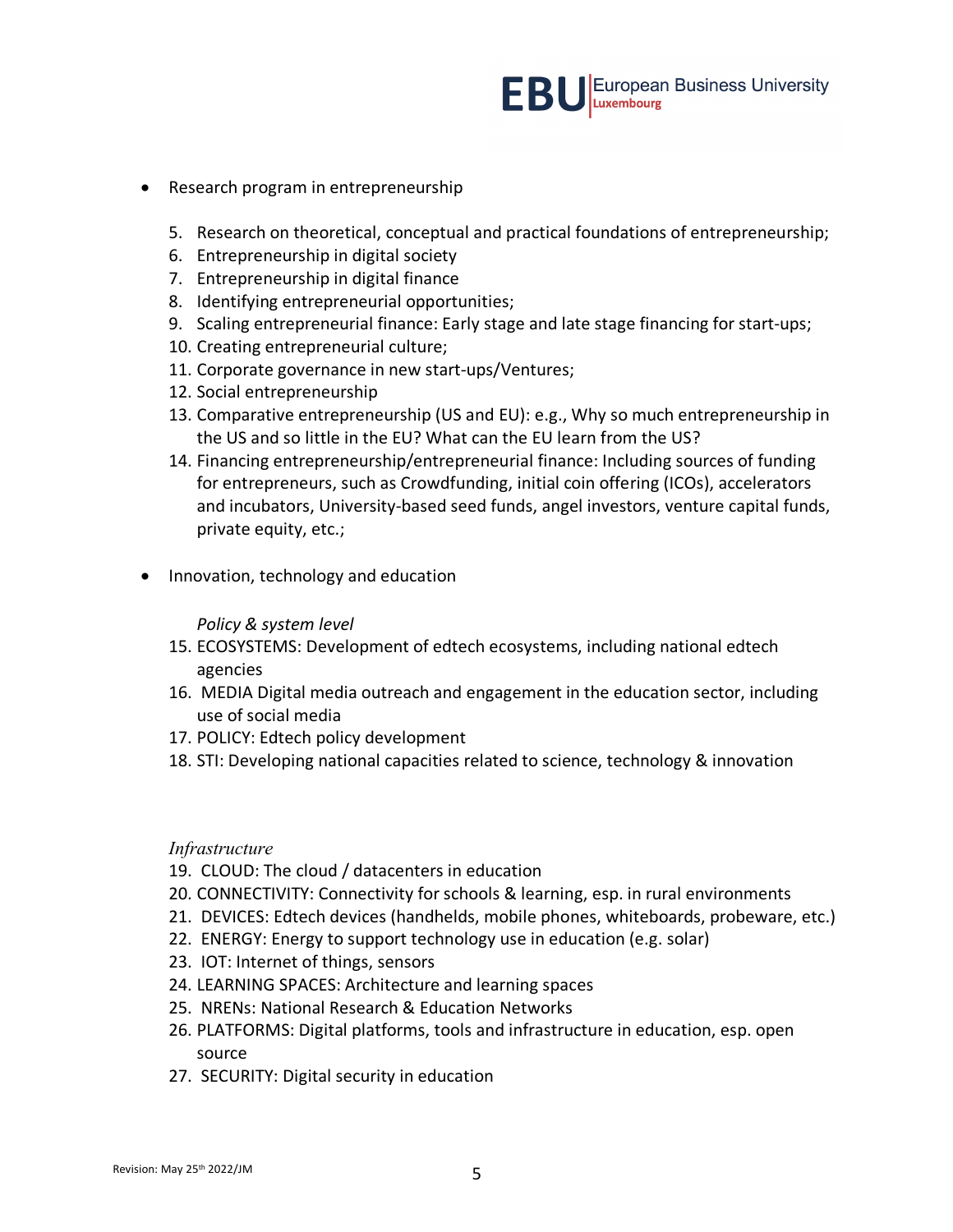#### *Teachers & teaching*

- 28. DISTANCE LEARNING: Teaching and learning at a distance
- 29. PEDAGOGY: Pedagogical approaches to teaching with technology
- 30. TEACHERS: Teacher professional development and using tech to support teachers

#### *Educational content & learning resources*

- 31. ADAPTIVE LEARNING: Personalized and adaptive learning platforms and tools
- 32. GAMING: Educational gaming / video games in education
- 33. IP/OER: Intellectual property (IP) issues in education, including those related to Open Educational Resources (OER)
- 34. LEARNING MATERIALS: Digital learning resources & e-textbooks
- 35. PORTALS: National online educational portals
- 36. VR/AR: virtual reality & augmented reality in education

#### *Skills*

- 37. DIGITAL SKILLS: Digital literacy, digital skills, coding
- 38. LITERACY: Technology to promote literacy
- 39. MAKERS: Makerspaces, fablabs and robotics
- 40. SAFETY/ETHICS: Student digital safety & ethical use of tech
- 41. STEM/STEAM: Skills and competencies related to science, technology engineering, (arts,) & mathematics
- 42. 21c SKILLS: 21st century skills, non-cognitive & socio-emotional skills + technology

#### *Assessment*

- 43. TESTING: Computer-based assessment & testing
- 44. TESTPREP: Test prep & related tutoring with technology

#### *Data*

- 45. AI/ML: AI and machine learning in education
- 46. BIG DATA: Big data in education
- 47. BIOMETRICS: Biometrics in education
- 48. BLOCKCHAIN: Blockchain in education
- 49. DATA COLLECTION: Technology & data collection (SMS surveys, handheld devices, etc.)
- 50. DATA VISUALIZATION: Data visualization in education
- 51. DIGITAL IDENTITY: Digital identity in education
- 52. EMIS: Education management information systems
- 53. INDICATORS: Indicators related to edtech
- 54. MAPPING: GIS and mapping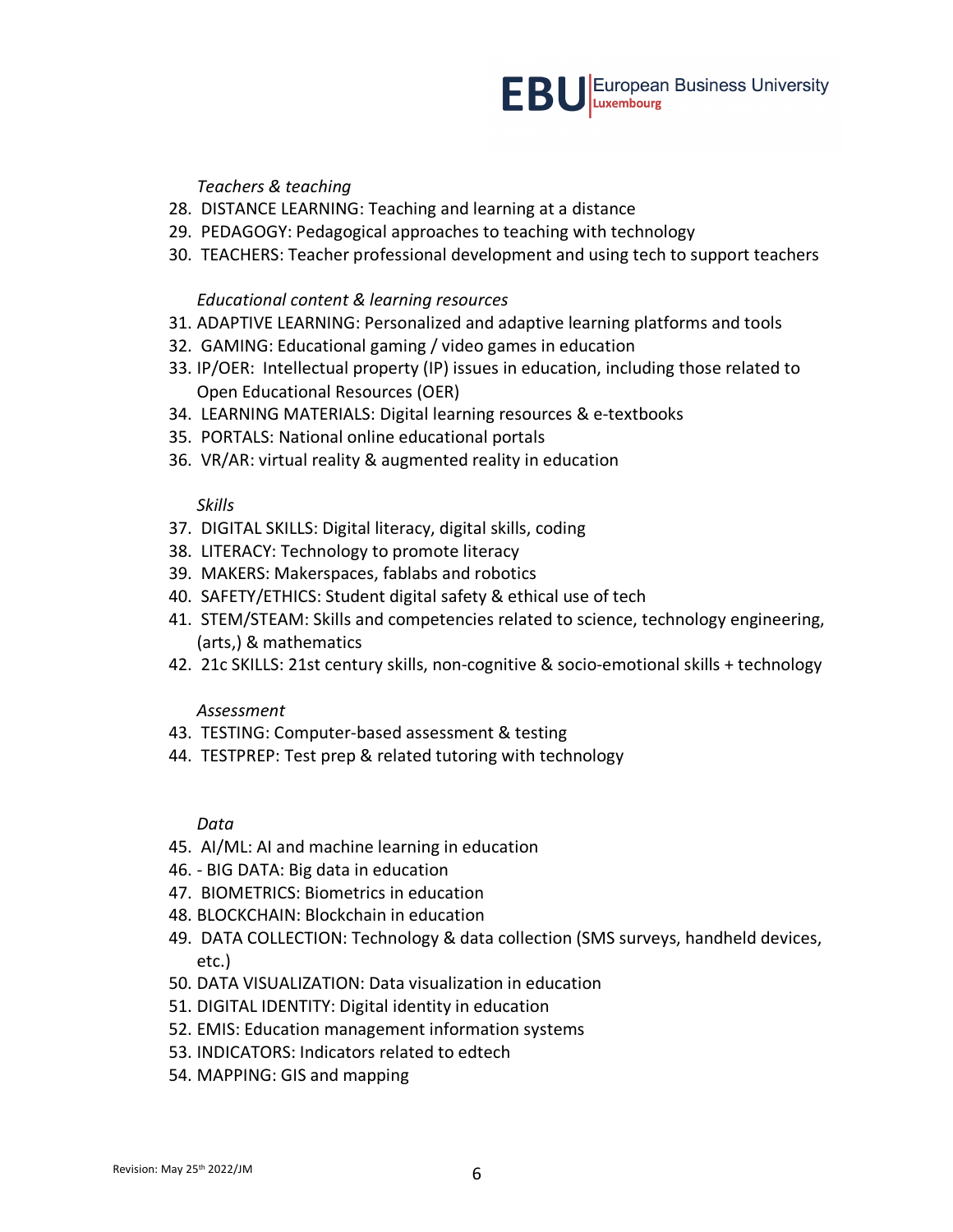

#### 55. PRIVACY: Data privacy in education

*Evaluation*

- 56. EVALUATION: How to evaluate edtech
- 57. RESEARCH: State of edtech research & impact evaluation

#### *Money*

- 58. COSTS: Costing of edtech
- 59. MOBILE PAYMENTS: Mobile payments in education
- 60. PROCUREMENT: Procurement of edtech
- 61. STARTUPS: Edtech startups and incubators

#### *Target groups*

- 62. COMMUNITY: Community engagement through ICT
- 63. ECD: Early childhood development % technology
- 64. HIGHER ED: Technology in higher education, including MOOCs
- 65. LIFELONG LEARNING: Technology & adult education / lifelong learning
- 66. REFUGEES: Technology & education of refugees
- 67. SPECIAL NEEDS: Technology and special education needs (SEN) / disabilities

#### *Research program in management*

68. Corporate Social Responsibility

research explores business impact of delivering economic, social, and environmental benefits to stakeholders

69. Business and Government

researchers study the economic, political, social, and legal environment in which businesses operate. Drawing from perspectives of economic theory, political science, and history, they examine the "rules" and policies established by government and other non-business institutions that affect business in the United States; turn to history to understand the origins of today's business environment as well as some of the alternatives that have emerged from time to time; and study other countries' business environments and their historical development. This group of scholars is deeply interested in the impact of globalization and the way rules are emerging to govern international economic transactions as globalization proceeds.

#### 70. Entrepreneurship

research focuses on the identification and pursuit of entrepreneurial opportunities; domestic and international funding of entrepreneurial endeavors; innovation, particularly technological innovation in international ventures; the environments in which entrepreneurs make decisions; and social entrepreneurship.

71. Performance Measurement and Outcomes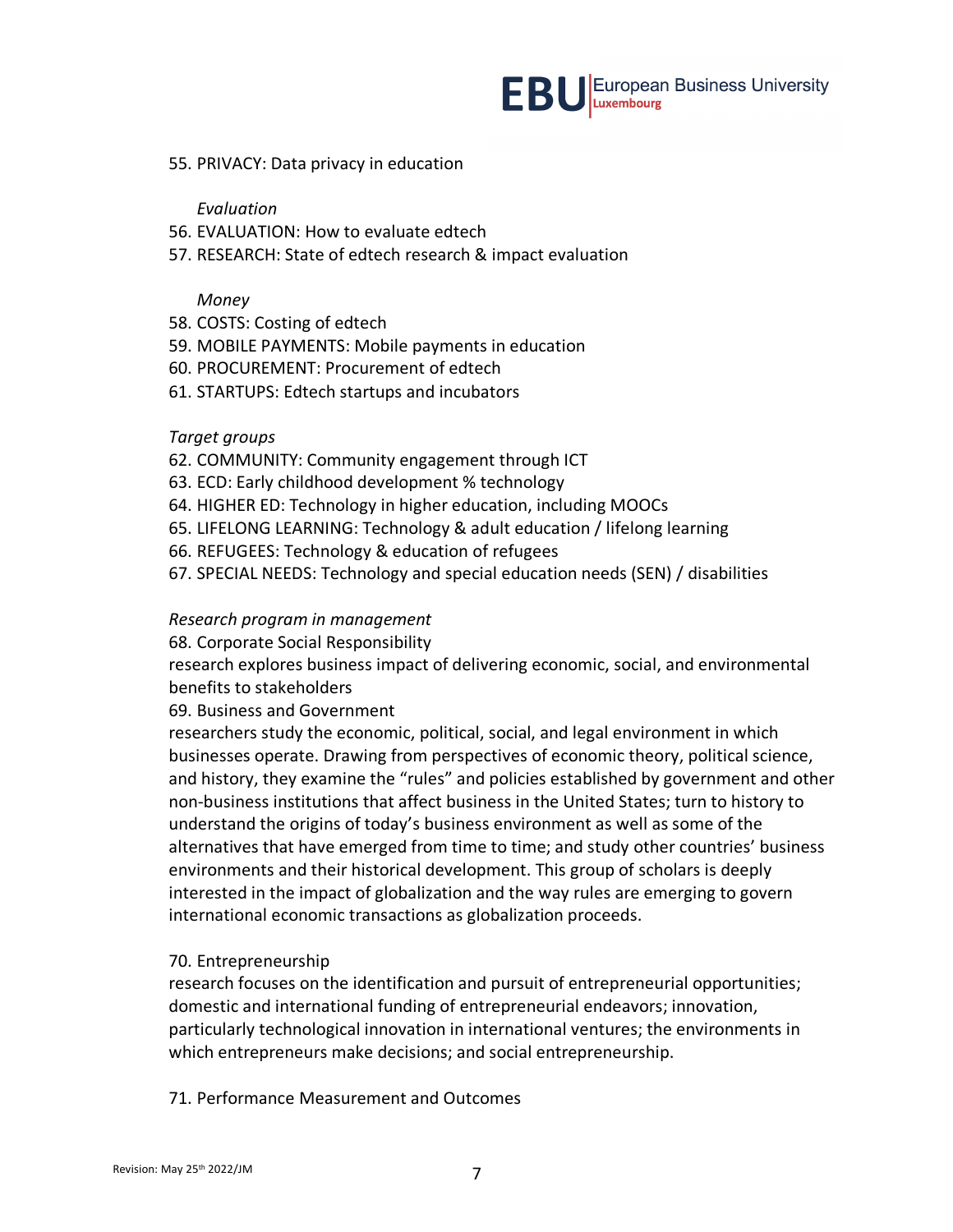scholars study drivers and effectiveness of performance measurement and management control systems.

72. Market Design

seeks to translate economic theory and analysis into practical solutions to real-world problems.

73. Finance researchers

strive to understand how managers and firms make value-enhancing decisions; and how financial institutions, markets, and instruments contribute to this process.

74. Globalization

scholars concentrate on the effectiveness of management practices in global organizations; cross-cultural learning and adaptation processes; the challenges of taking companies global; emerging-market companies with global potential; and international political economy and its impact on economic development.

#### 75. Health Care

research studies how potential application management principles and best practices from other industries can be applied; how the process of innovation can be improved; how principles of strategy and consumer choice can be utilized; how information technology can expand access, decrease costs, and improve quality; and devising approaches in developing nations can impact global health.

76. Human Behavior and Decision-Making

research focuses on individual and interactive judgment and decision making, with applications to organizational behavior, consumer behavior, behavioral operations, and behavioral economics. Research topics include the psychology of conversation, ethical decision-making (including cheating and self-deception), the impact of rituals on mourning and consumption, team and organizational dynamics and performance, whether money makes people happy, when and why people disclose information, and health behavior change.

77. Leadership

research explores questions of organization change, power and influence, innovation management, and the crucial role leadership plays in organizational success. The topic of leadership spans all academic units at HBS and fosters a collaborative and multidisciplinary approach.

78. Social Enterprise

research seeks to understand the challenges associated with driving sustained, highimpact social change. Current research focuses on leadership of socially mission-driven organizations; the role of business leaders and corporate citizenship in driving social change; business models that address poverty; management of high-performing K-12 public school districts; and financing models for the non-profit sector

79. Technology and Innovation

research focuses on value creation of platforms and two-sided markets; use of open architecture and leverage of its collective value; development and execution of innovation strategies; innovative attributes of executives and firms; development of